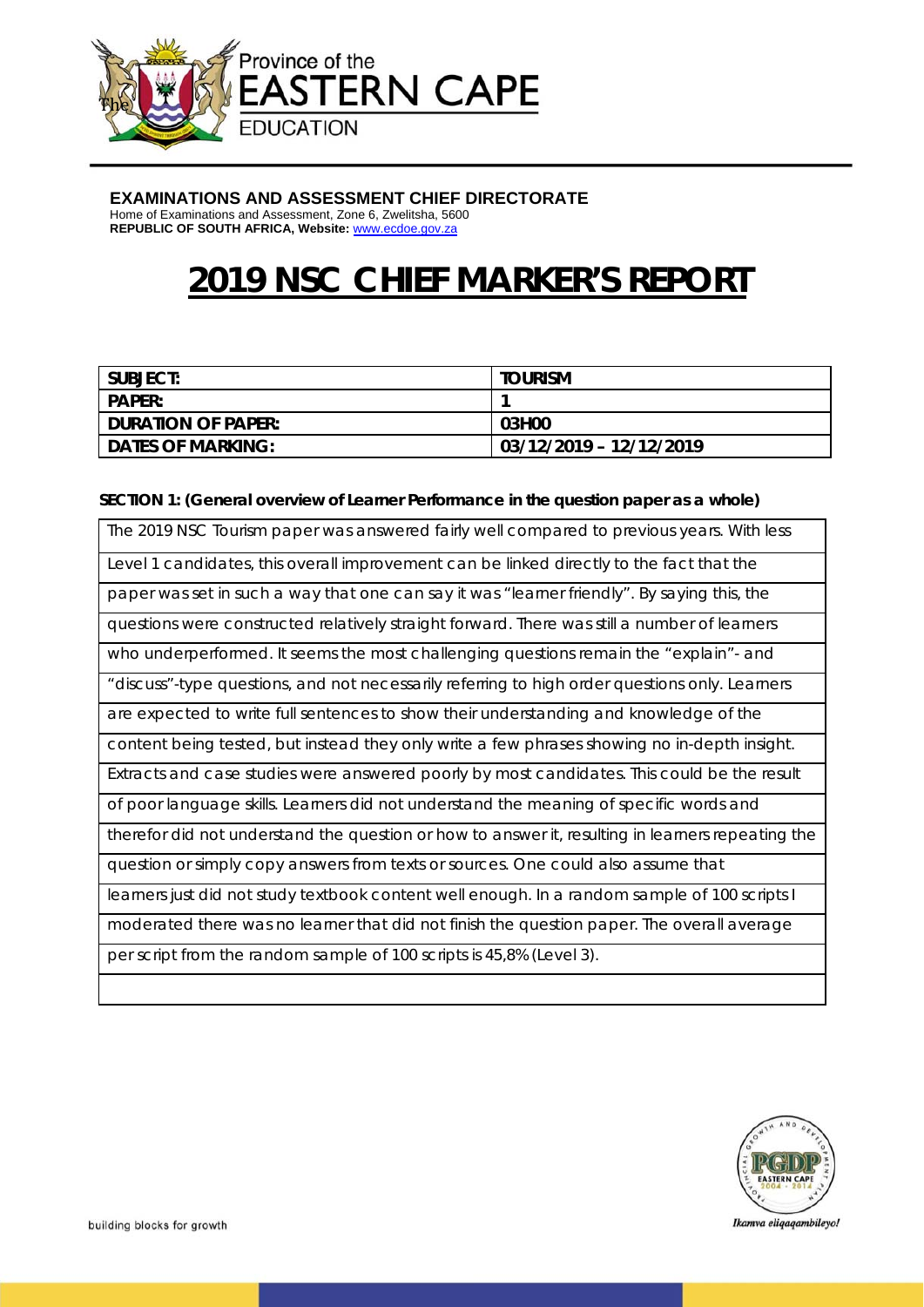**SECTION 2: Comment on candidates' performance in individual questions** 

**(It is expected that a comment will be provided for each question on a separate sheet).** 

#### **QUESTION 1**

**(a) General comment on the performance of learners in the specific question. Was the question well answered or poorly answered?** 

This is a 40-mark question testing knowledge across all topics in CAPS. Out of the random

sample of 100 moderated scripts the average mark is 24,86/40. Due to the mistake in **Q1.5.2**

it was decided at the Marking Standardization meeting that "2018" would be ignored for the

FIFA-World Cup.

**(b) Why the question was poorly answered? Also provide specific examples, indicate common errors committed by learners in this question, and any misconceptions.** 

Although this was not a difficult question, many learners showed a lack of knowledge about

the content in CAPS and other tourism issues. Overall **Q's1.1-1.5** were reasonably well

answered. However, **Q's1.4** and **1.5** was poorly answered. In **Q1.4** learners got confused

between options A and E. In **Q1.2.3** and **Q1.2.4** learners switched answers. In **Q1.5** many

candidates displayed a lack of knowledge about events/icons and world heritage sites.

# **(c) Provide suggestions for improvement in relation to Teaching and Learning**

Teachers and learners must keep up to date with the latest issues relating to tourism, because

some questions are not directly related to textbook content. Learners should also be

advised that they can refer to the world time zone map, if needed, to answer choice

questions related to time zones. It is if some learners think they only need to use the time zone

map for the calculations.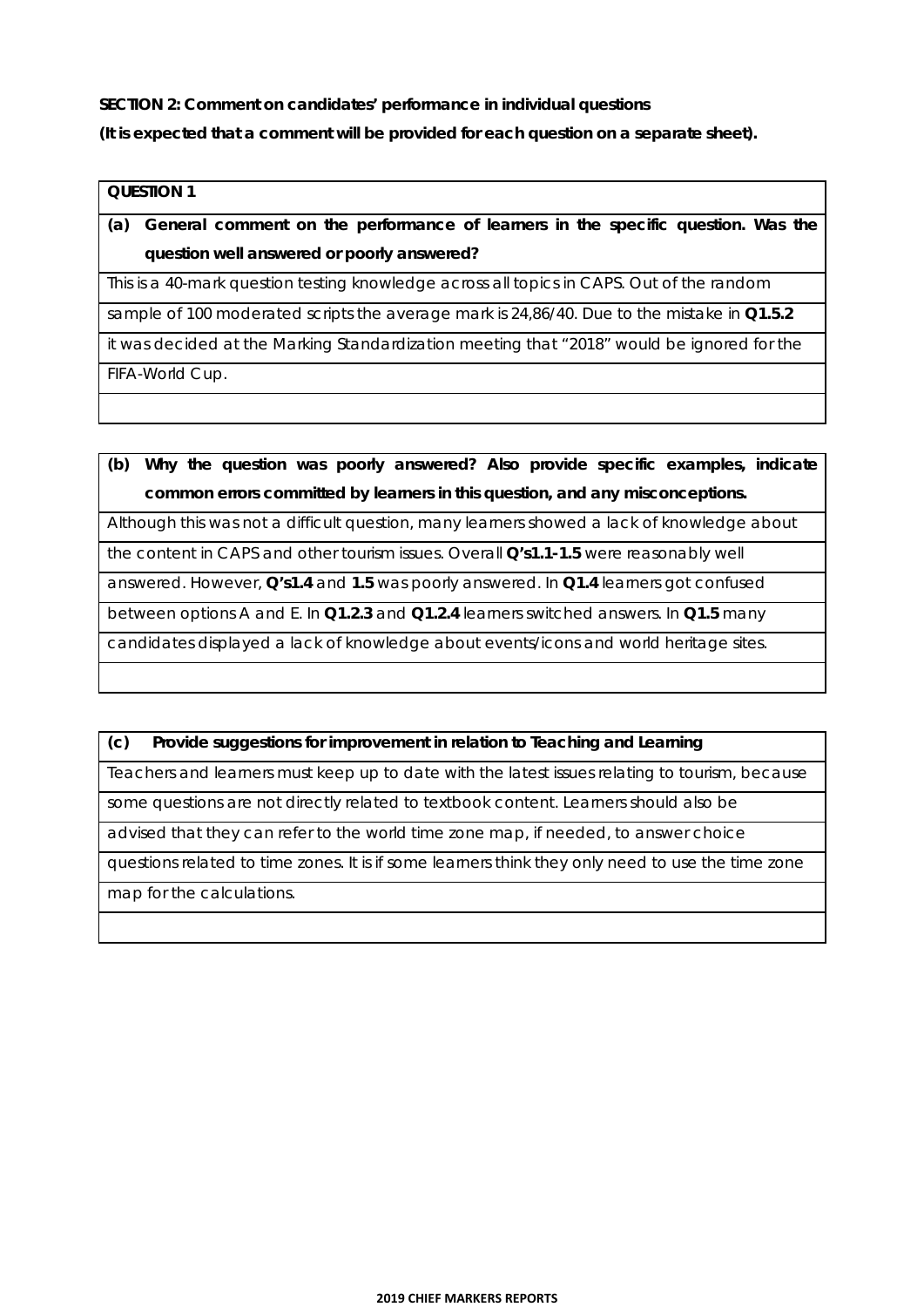**(d) Describe any other specific observations relating to responses of learners and comments that are useful to teachers, subject advisors, teacher development etc.**

**Q1.2**: A large number of learners do not have any knowledge about COP24 and the G7

Summit. They know it is meetings/gatherings of some sort, and switch the two answers.

**Q1.1, 1.2** and 1.3 was fairly well answered. **Q1.4** was poorly answered showing lack of

knowledge about the professional image of staff in specific industries. **Q1.5**: The response from

learners still proves that there is a gap in their knowledge about icons/attractions. I assume

this is the result of learners just not studying textbook content well enough, because of the

huge load it consist of.

Teachers should build up a bank of tourism related information or short questions from old

papers that can assist learners in preparing for examinations. This could help in improving

general knowledge of learners.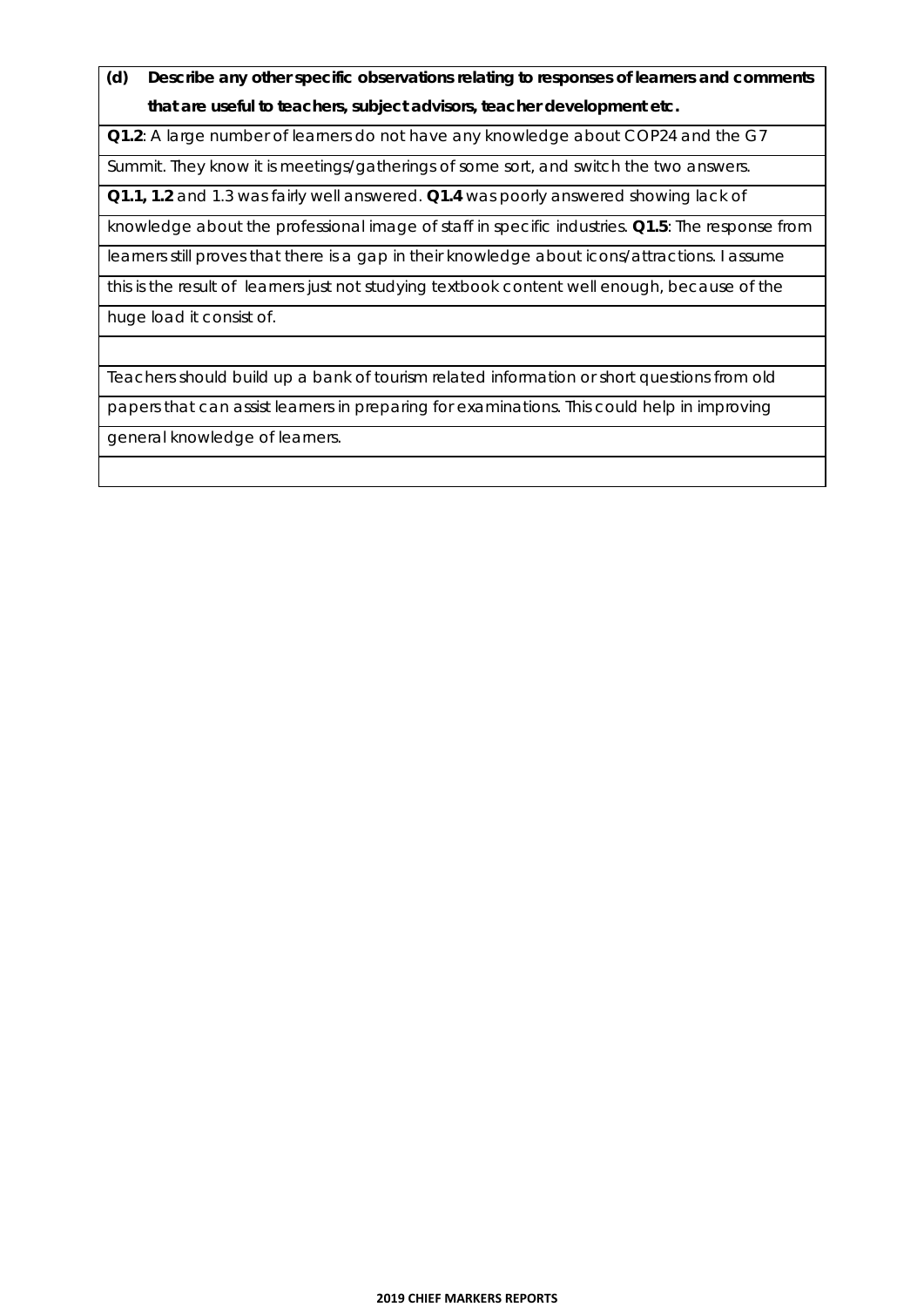**(a)General comment on the performance of learners in the specific question. Was the question well answered or poorly answered?** 

This was a source based question related to Bleisure Tourism, Augmented Reality App

Internet of Things (IoT) and a World Time Zone Map. There is a clear indication that there is still

a large group of candidates that cannot do the time zone calculations. The average mark

from a sample of 100 scripts is 19,20/39.

**(b)Why the question was poorly answered? Also provide specific examples, indicate common errors committed by learners in this question, and any misconceptions.** 

Q2.1.1: This question was fairly well answered and learners showing a clear understanding of

what a Bleisure tourist is.

Q2.1.2a: Was well answered

b: Many responses were about a specific document, because of the word "document"

used in the question. Learners gave answers such as Health Certificate, ID, Passport etc.,

rather than figuring out it should be a letter from work, salary advise etc.

Q2.1.4, 2.1.5 and 2.1.6 was well answered.

Q2.2: Only a few learners scored full marks in time zone calculations. Those who performed

poorly gave partial and incorrect responses with incorrect calculations. This clearly show a

complete lack of understanding of time zones as well calculating DST.

Learners also displayed a lock of knowledge about the latest technology that can be used in

the tourism industry.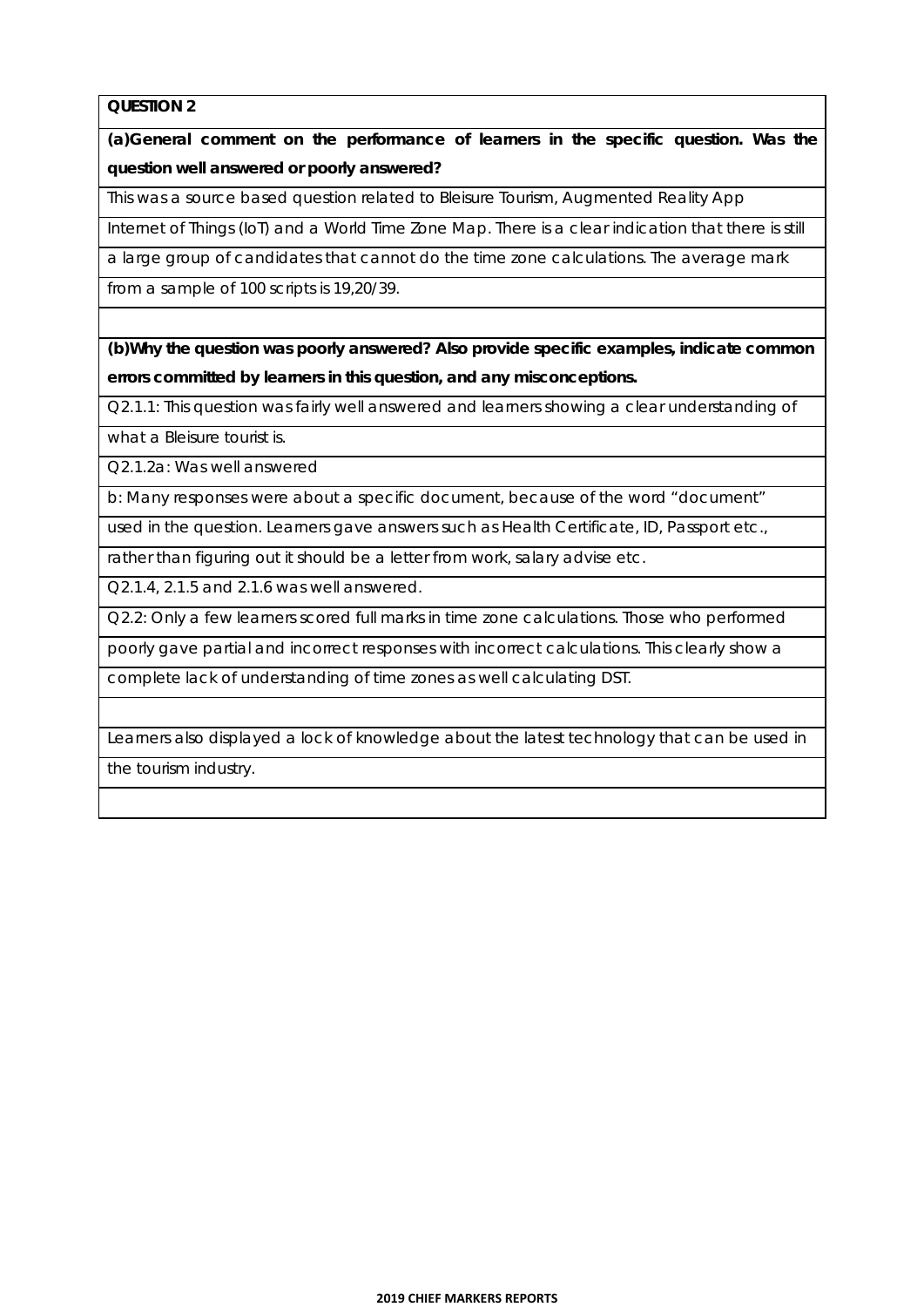**(b)Why the question was poorly answered? Also provide specific examples, indicate common errors committed by learners in this question, and any misconceptions.** 

**Q2.1.1**: This question was fairly well answered and learners showing a clear understanding of

what a Bleisure tourist is.

**Q2.1.2a**: Was well answered

**b**: Many responses were about a specific document, because of the word "document"

used in the question. Learners gave answers such as Health Certificate, ID, Passport etc.,

rather than figuring out it should be a letter from work, salary advise etc.

**Q2.1.4, 2.1.5** and **2.1.6** was well answered.

**Q2.2**: Only a few learners scored full marks in time zone calculations. Those who performed

poorly gave partial and incorrect responses with incorrect calculations. This clearly show a

complete lack of understanding of time zones as well calculating DST.

Learners also displayed a lock of knowledge about the latest technology that can be used in the tourism industry.

**(c) Provide suggestions for improvement in relation to Teaching and Learning** 

The following are important and should be done with intensive teaching:

1. The steps in time zone calculations. Steps must be in correct order so that the marker

can have clear idea of the process.

2. How to calculate DST.

3. Use and understanding of the 24-hour clock.

Learners will only understand these 3 points if teachers do the calculations with them in the

class, and not just simply to explain it. Practice makes Perfect!!!!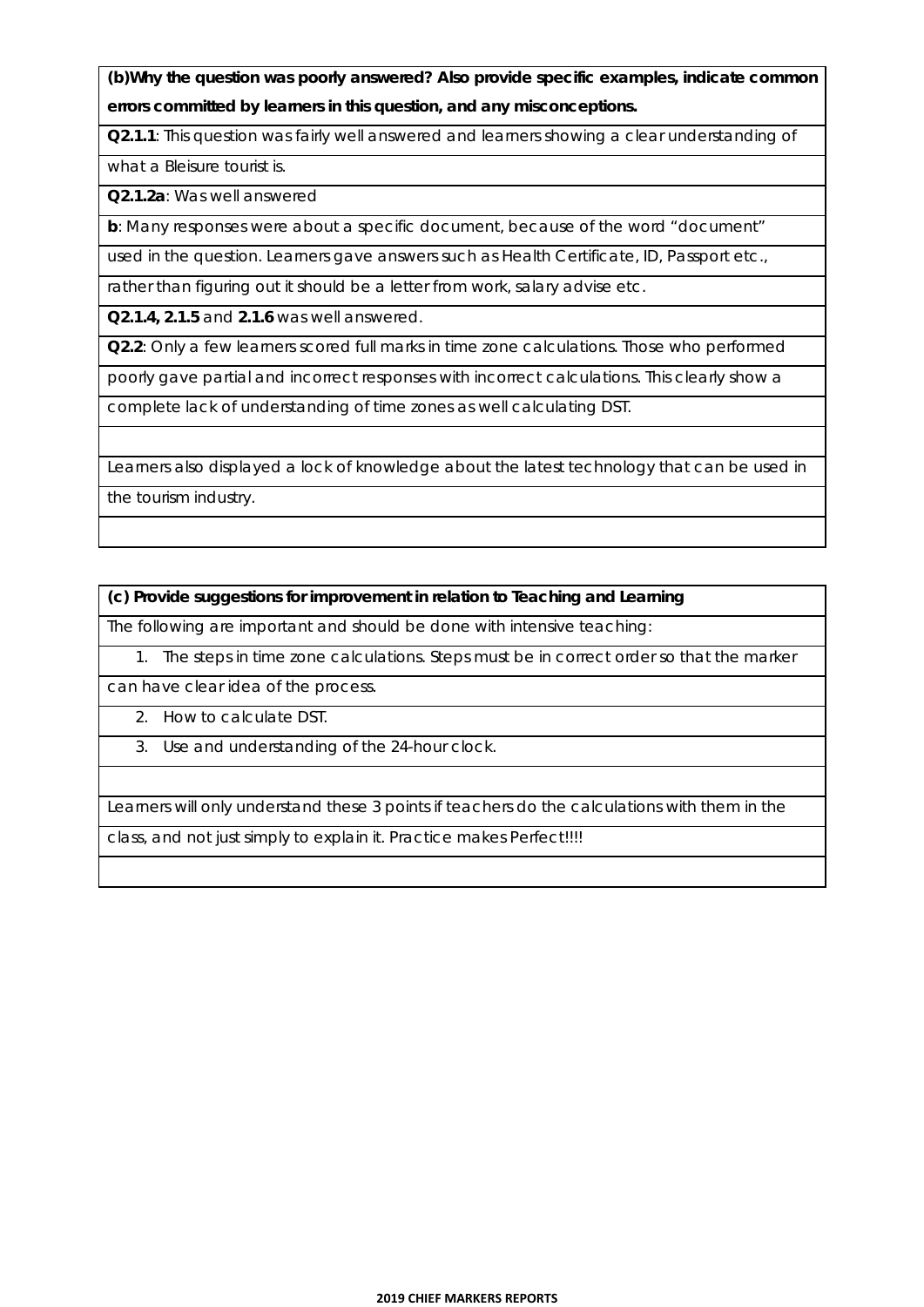**(d) Describe any other specific observations relating to responses of learners and comments that are useful to teachers, subject advisors, teacher development etc.** 

**Q2.2.3b**: Learners struggle to give a clear explanation of what DST is and how it works.

Many learners do not indicate the Time Difference(TD) clearly, they just merely write a number.

Candidates also do not know when to add(+) or when to subtract(-) the flight time. The best

way of understanding this part of the content is to use examples from previous papers. Take

time in class to explain and show how calculations must be done.

It is the responsibility of the educator to stay abreast with the latest technology trends and to expose learners to this. Especially learners in rural areas. Workshops on setting quality examination papers should be organized by all subject advisors in order to help educators. Educators must also share resources.

Noted from the responses of learners one could get a clear indication that learners have an

idea about the calculation steps and get it partially correct. But then you get those responses

that do not make sense at all. This make one wonder what is happening in the classroom. Is

the teacher actually capable/competent in teaching time zone calculations.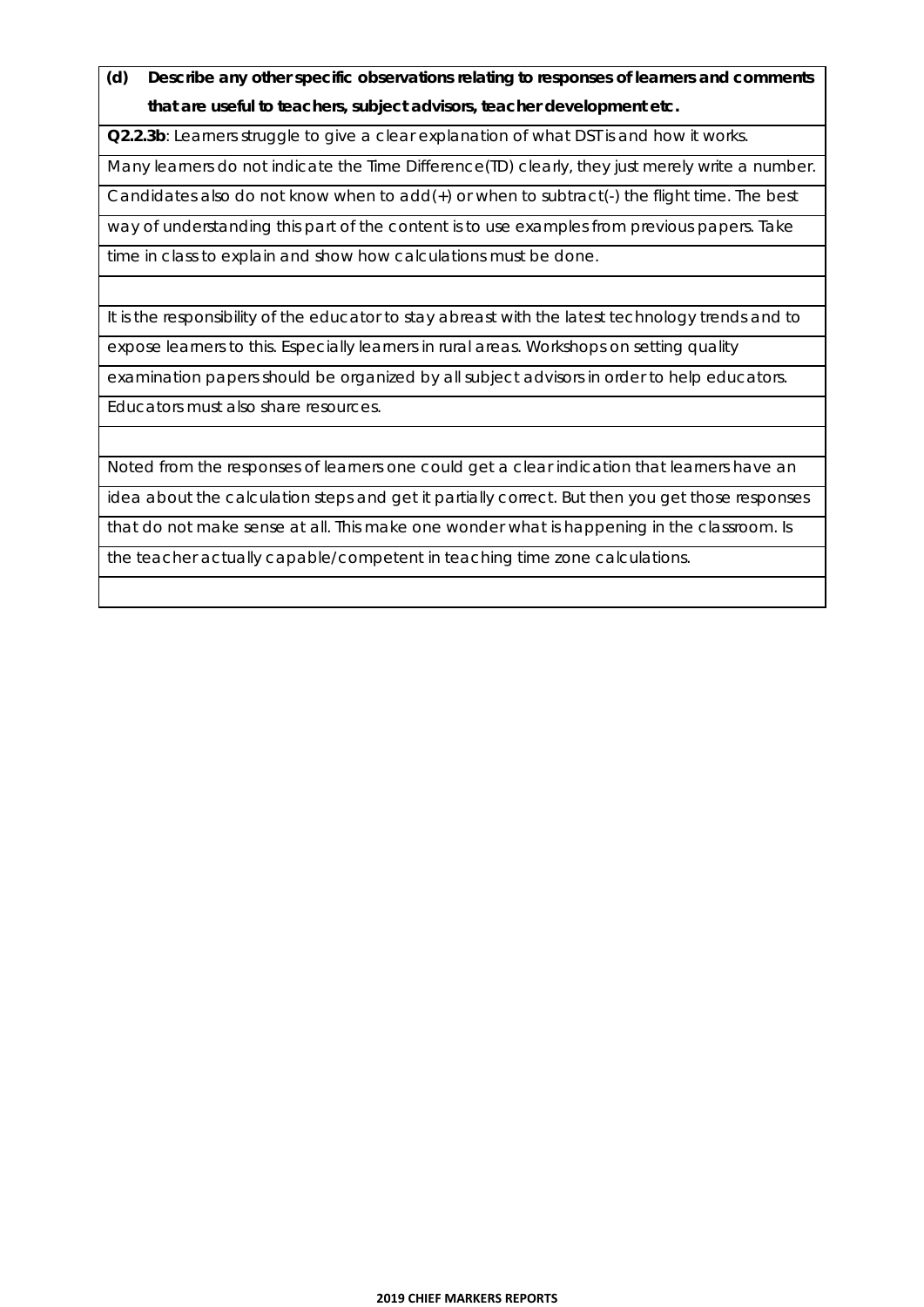**(a)General comment on the performance of learners in the specific question. Was the question well answered or poorly answered?** 

This question was based on foreign exchange rates and calculations. Overall, this question

was poorly answered. Learners have no idea of when to use BBR and when to use BSR. They

also don't know when to **x** and when to **÷**. The average mark from a sample of 100 scripts

is 3,98/11.

**(b)Why the question was poorly answered? Also provide specific examples, indicate common errors committed by learners in this question, and any misconceptions.** 

In **Q3.1** almost all candidates displayed a lack of knowledge about WHY banks use BBR and

BSR. Instead learners explained the meaning of these two rates, giving a definition.

**Q3.2** and **3.3**: Candidates do not know when to x and ÷ or when to use the BBR and BSR.

Because of the nature of calculations in this paper, there was no real issues with the rounding

off of the final answer, accept for the following:

1. Many learners did the correct calculation, but place the comma in the wrong place

which resulted in the answer being wrong.

2. Many learners did get the correct answer, but for some reason go on and do another

rounding off step, which resulted in a wrong "final" answer.

#### **(c) Provide suggestions for improvement in relation to Teaching and Learning**

Same as with the time zone calculations, practice makes perfect. Teachers should use old

examination papers to practice calculations and especially showing learners how to round

off. Teachers must do calculations with learners and TEACH them how to interpret the final

answer on the screen of their calculators in terms of what the commas and points(.) actually

mean. The issue of BBR and BSR must be given attention and be well explained.

**(d) Describe any other specific observations relating to responses of learners and comments that are useful to teachers, subject advisors, teacher development etc.** 

Workshops on time zone discussion combined with foreign exchange must be organized by

subject advisors. From learners' responses one could get a clear idea that candidates have

quite a good perception of the steps, but then one gets those that don't make any sense at

all. This make you wonder again, what is going on in the classroom? Learners must be given a

lot of examples to practice and also, learners must be taught how to round off answers

correctly. This was a reversal foreign exchange calculation, which needs to be taught in class

as well/ learners be exposed to all forms of foreign exchange calculations.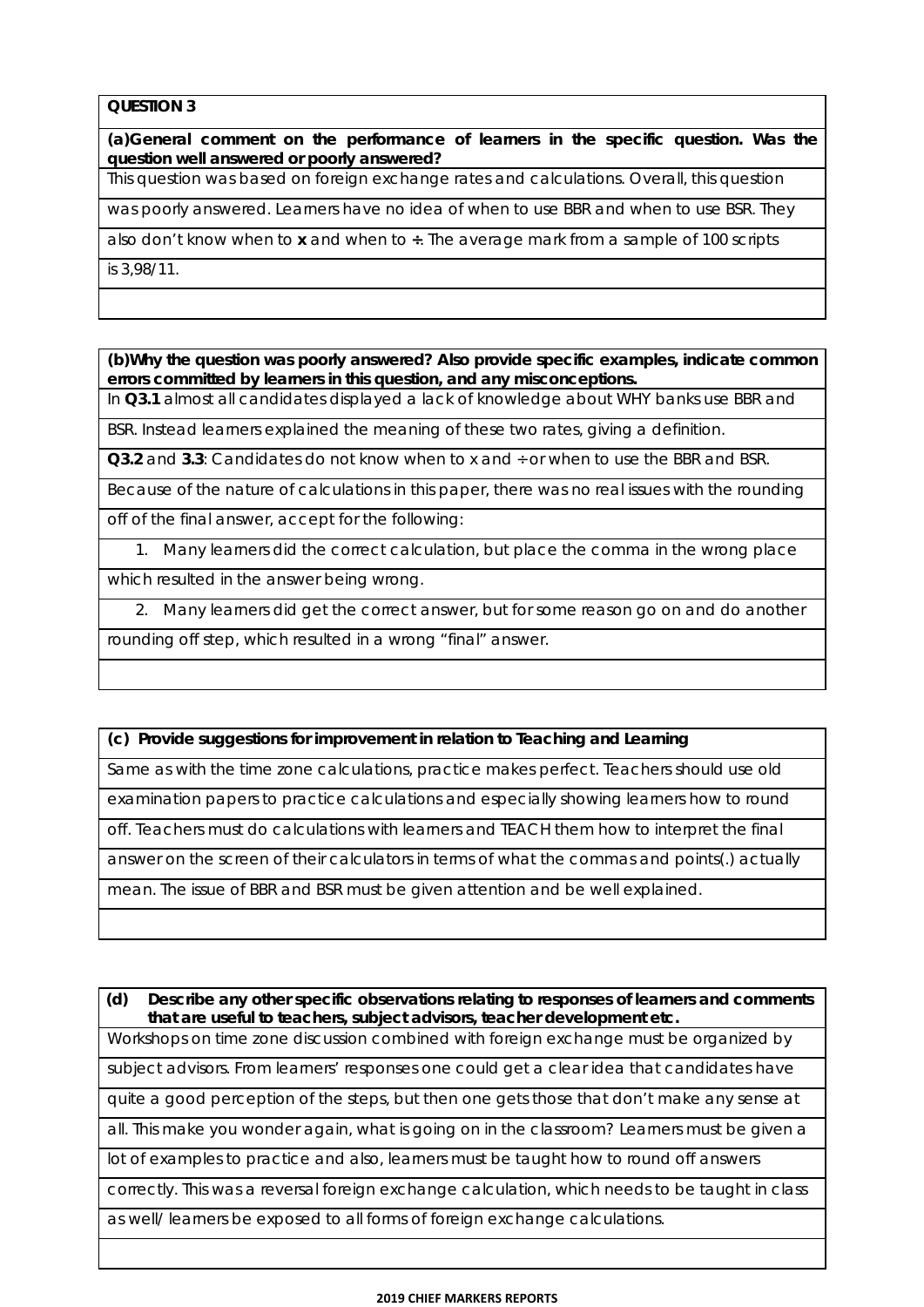**(a)General comment on the performance of learners in the specific question. Was the question well answered or poorly answered?** 

This question was based on World Icons. Overall the question was poorly answered, as a result

of learners not studying this textbook content well enough. One can see the lack of basic

knowledge about icons. The average mark for this question from a random sample of 100

scripts is 11,04/26.

**(b)Why the question was poorly answered? Also provide specific examples, indicate common errors committed by learners in this question, and any misconceptions.** 

Overall this question was poorly answered. There is clearly a lack of knowledge about icons

amongst learners.

**Q4.1.1**: Pictures about different icons were given. Learners could neither correctly

identify/name the icon nor the country it is situated in. Some of the reponses: "Opera House",

"Christ the Redeemer" and "London" as the country for Big Ben.

**Q4.1.2**: The response from candidates clearly showed a lack of knowledge about the

characteristics of the different icons.

**Q4.1.3a**: Many learners could not give the name of this icon (French Riveira), but could

identify a water based activity related to the French Riveira in question (b).

**Q4.2.1**: This question was poorly answered. Many learners simply copied from the text.

**Q4.2.2** and **4.2.3**: Learners could not interpret these two questions. It was evident from their

answers. These were high order questions and required learners to apply their knowledge.

**(c) Provide suggestions for improvement in relation to Teaching and Learning** 

The work load of icons that need to be covered in class is a lot, and time is limited to do so.

Teachers should focus on important aspects such as:

- 1. Name of icon
- 2. Country
- 3. City
- 4. 4 to 5 characteristics of what makes the icon unique
- 5. Extra images provided by the educator

Another reason for the poor performance in this section is that learners are expected to

answer high cognitive order questions. It's quite clear that learners struggle to understand the

action verbs used in the questions. Which clearly shows a lack of English teaching across the curriculum.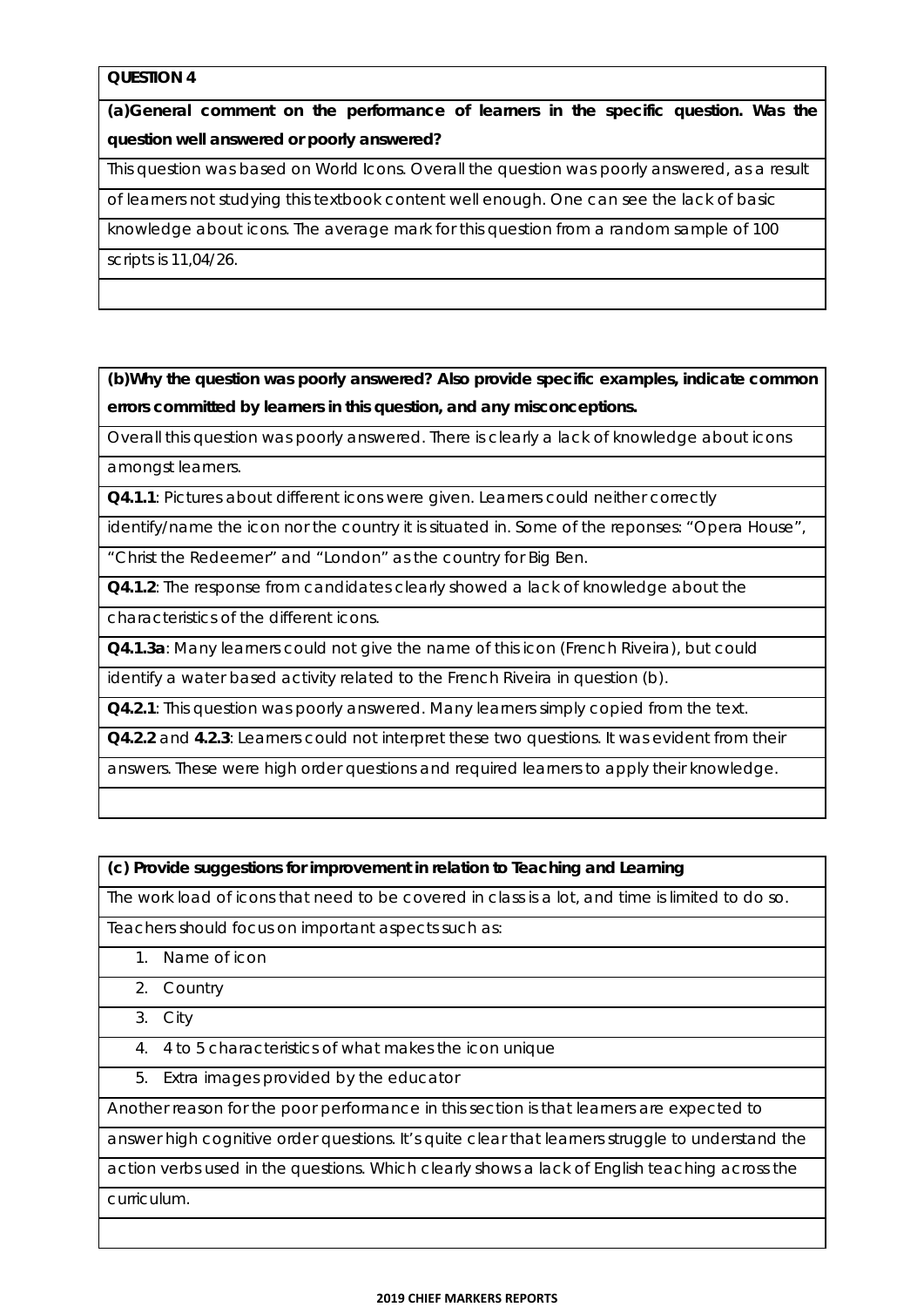**(d) Describe any other specific observations relating to responses of learners and comments that are useful to teachers, subject advisors, teacher development etc.** 

From the responses of learners it is indicative that not enough time is spent in the classroom

on icons, or that learners simply do not study this section of the content well enough. Time is

limited, therefor teachers need to assist in summarizing each icon to try and make the work

load more "learnable" for learners. Icons is a challenging part of the curriculum. Teachers

have the responsibility to assist learners in preparing them to answer questions that require

application of knowledge. It is essential that learners understand the importance of giving the correct names of icons.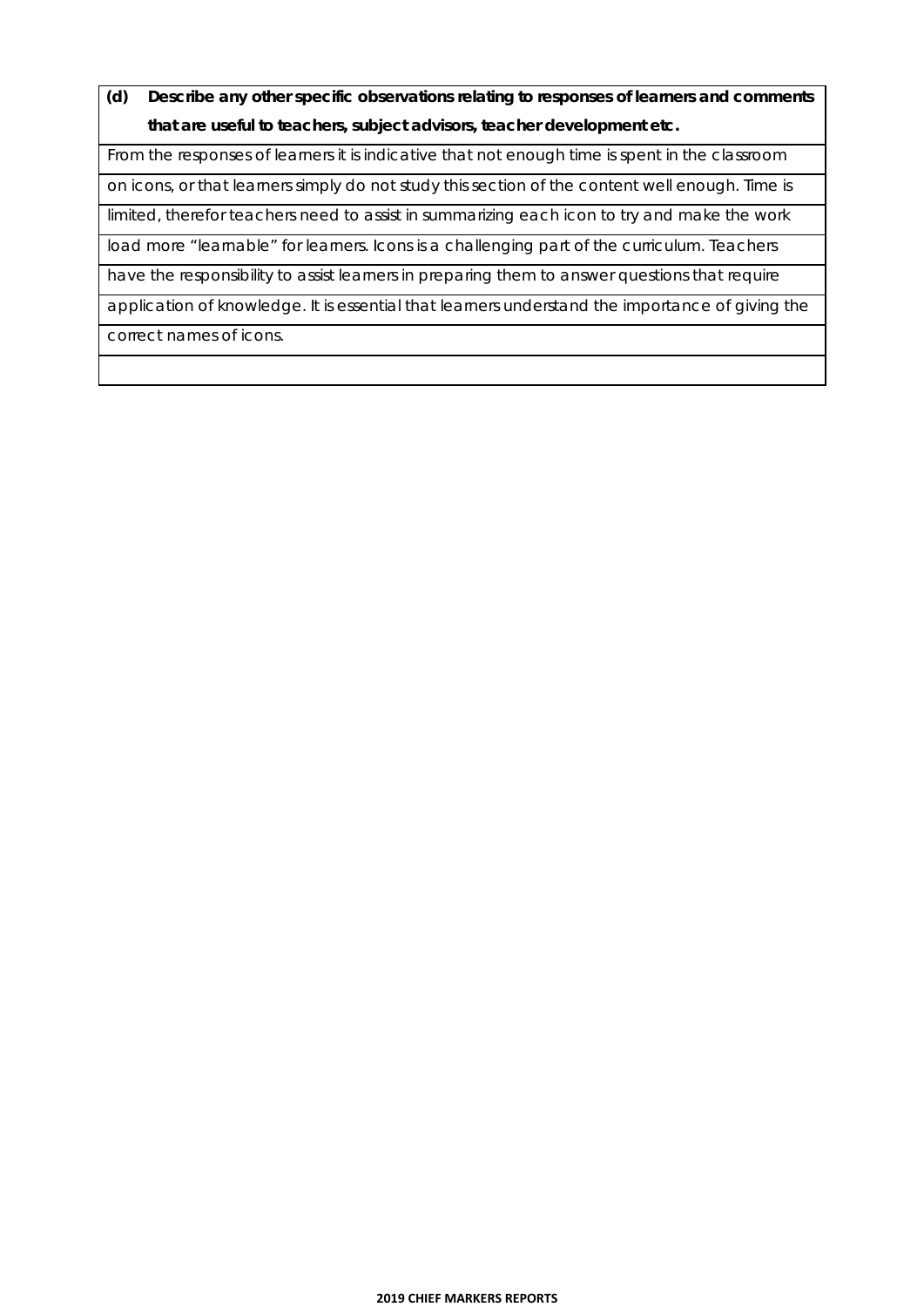**(a)General comment on the performance of learners in the specific question. Was the question well answered or poorly answered?** 

This question covered the topic of South African Heritage Sites. This specific heritage site,

The Barberton Makhonjwa Mountains, was also covered in the PAT. One would think that

learners would have good knowledge about it. In fact this was not the case and the question

was poorly answered. The average mark for this question is 4,08/10.

**(b)Why the question was poorly answered? Also provide specific examples, indicate common errors committed by learners in this question, and any misconceptions.** 

For content where a lot of time was spent on during the PAT research, learners displayed no

insight knowledge about this attraction. As if PAT was done in isolation with no linkage to CAPS.

**Q5.1** and **5.2** was specifically related to the content in PAT. It was very disappointing to see

how few learners could actually correctly answer these two questions. Some common

responses for Q5.2 were "many attractions along the route" or "want to see the mountains".

**Q5.3**: Was also poorly answered. Answers from learners showed that they did not understand

the question. The most obvious response from learners was "decrease in tourist numbers".

Once again this shows that learners find it difficult to answer "explain"- and "discuss"-type

questions. The result of poor language skills.

**(c) Provide suggestions for improvement in relation to Teaching and Learning** 

It is becoming obvious that the content of the PAT is being tested in external papers. Teachers can start by including a question or two about the specific PAT in the mid-year examinations. Educators should encourage learners to keep the research material of the PAT, so that it must

be used when preparing for examinations and be seen as part of the content/curriculum.

**(d) Describe any other specific observations relating to responses of learners and comments that are useful to teachers, subject advisors, teacher development etc.** 

Teachers should focus on each heritage site together with the role of UNESCO. Learners should

also be encouraged to write in full sentences. Use old question papers for guidance.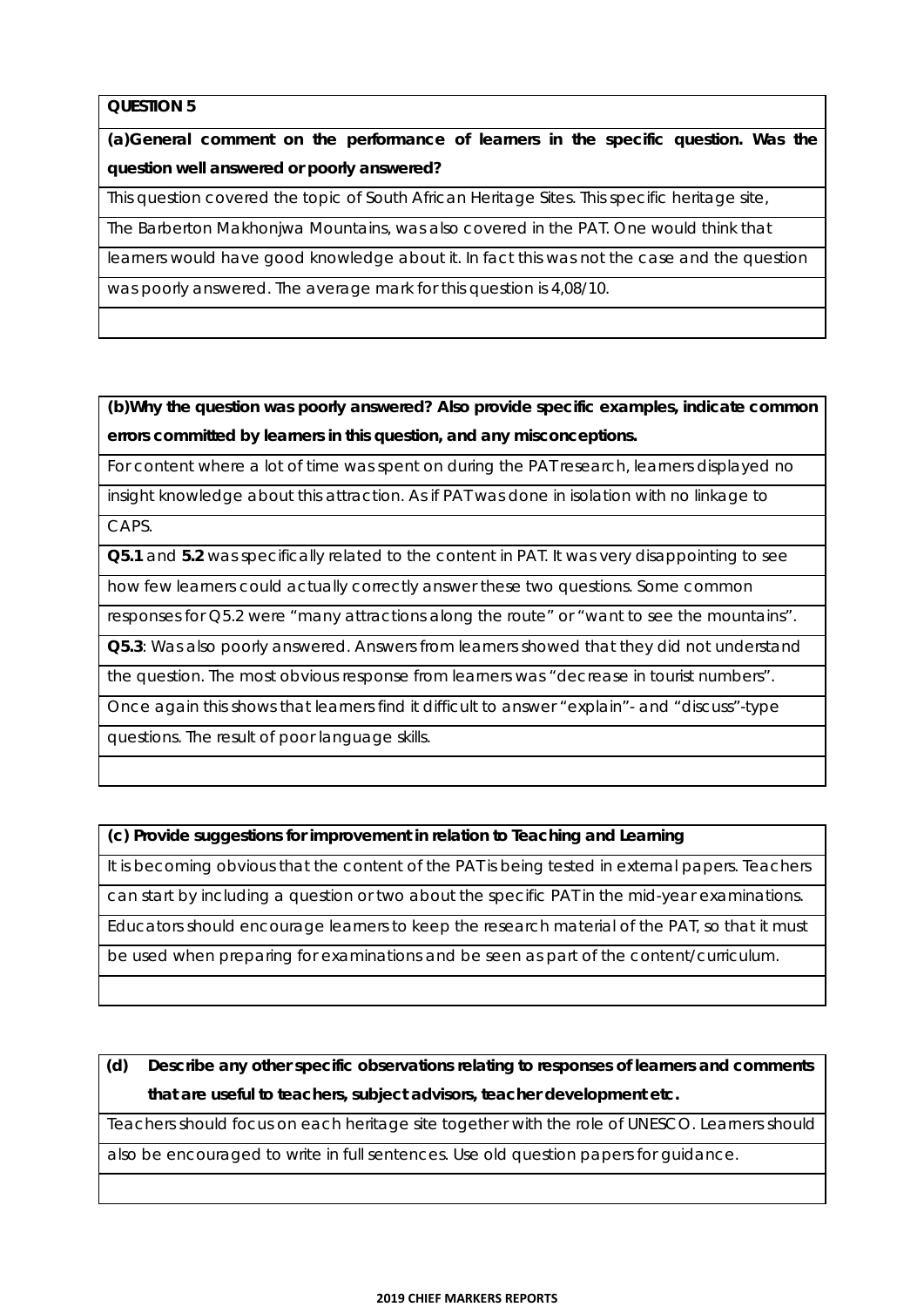**(a)General comment on the performance of learners in the specific question. Was the question well answered or poorly answered?** 

The aspect covered in this section was Marketing (TOMSA). Specific about an invoice

received by a tourist from a hotel. On the invoice R10 was added to the total price, which

was the 1% TOMSA tourism levy. This question was surprisingly poorly answered. The average

mark from a random sample of 100 scripts is 2,54/14

**(b)Why the question was poorly answered? Also provide specific examples, indicate common errors committed by learners in this question, and any misconceptions.** 

Compared to the other questions' averages, this question was answered the worst. It is

definitely a higher order question thus resulting in the poor performances of the candidates.

**Q6.1**: The question was fairly well answered which is evident that learners have a good

understanding of the 1% TOMSA Tourism Levy.

**Q6.2**: There were a few learners showing insight in how this 1% levy end up at SATourism.

**Q6.3**: This question was very poorly answered. Even Level 6+7 candidates found it challenging

to answer this question sufficiently. Learners could not explain how the tourism levy is used to

achieve the core functions of SATourism. Candidates simply repeat the questions. For some

reason learners are under the impression that SATourism is solely responsible for improving the tourism industry.

**(c) Provide suggestions for improvement in relation to Teaching and Learning** 

Marketing as a whole should be taught in conjunction with examples from old question

papers, focusing on application to assist learners in order for them to improve in this section.

Higher order questions where learners need application of knowledge should be practice all the time in the classroom

**(d) Describe any other specific observations relating to responses of learners and comments that are useful to teachers, subject advisors, teacher development etc.** 

Practice in application type questions is essential in preparing the learners to answer high

order questions. Educators can compile a sample of marketing-questions taken from old

question papers to assist learners. Teachers can even start in gr.11 with this exercise (answering application type questions).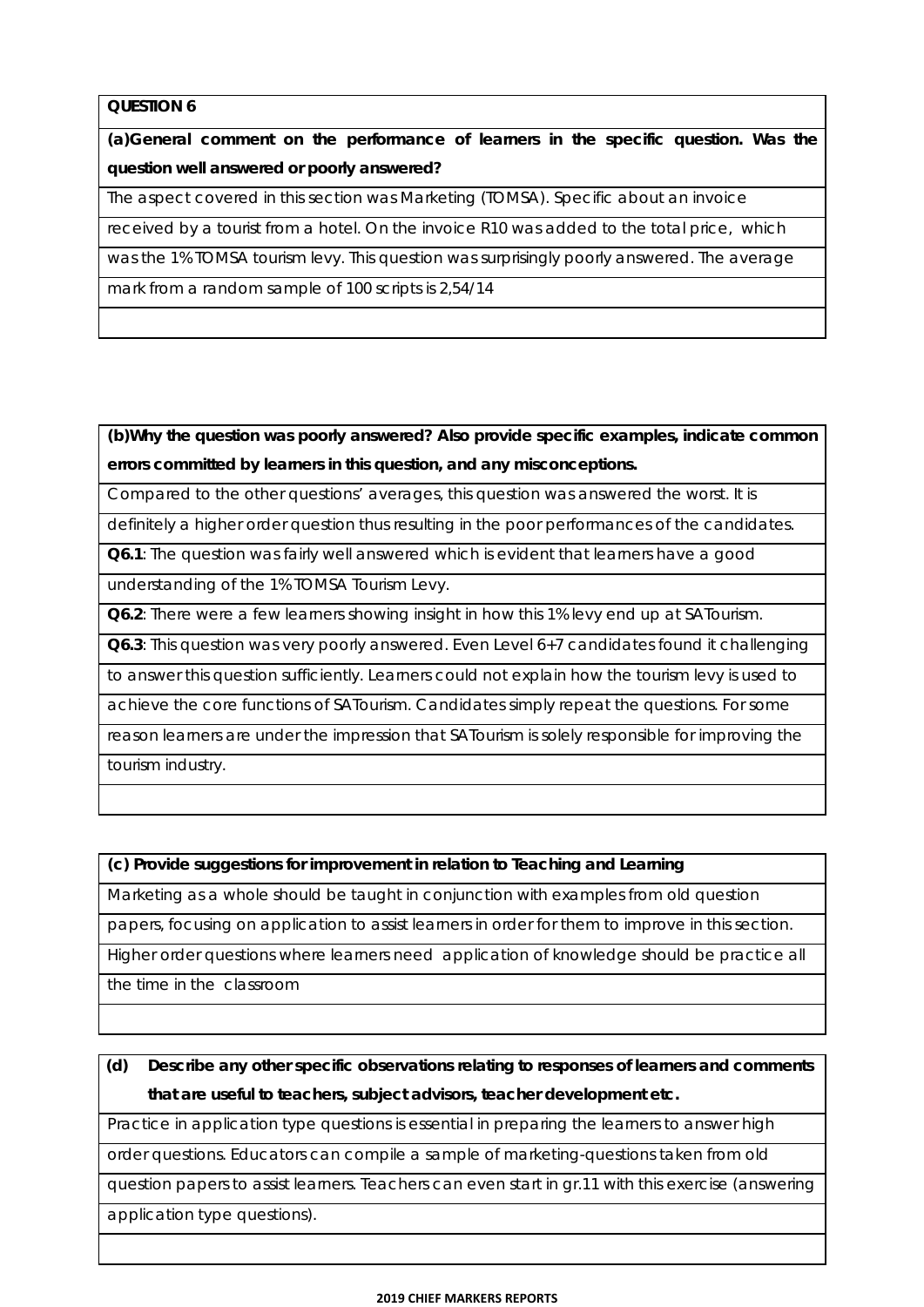**(a)General comment on the performance of learners in the specific question. Was the question well answered or poorly answered?** 

The aspect(s) covered in this question was about Tourism Sectors. Overall quite a number of

candidates performed well in this section. The average mark from of a random sample of 100

scripts is 7,13/16.

**(b)Why the question was poorly answered? Also provide specific examples, indicate common errors committed by learners in this question, and any misconceptions.** 

Question 7 was fairly well answered. It consists of lower and middle order questions.

**Q7.1.1a+b**: These questions were well answered. Learners just needed to look for the answer in

the source and substantiate why they chose that specific answer/option. Apart from this, there

were still some learners that did not interpret the question correctly and gave other "examples

of room keys" as their answer, while the question stated clearly "….apart from room keys…."

**Q7.1.2**: Was well answered, accept for some learners not focusing on the room, but the hotel as a whole.

**Q7.2.1a**: Quite a number of learners actually did not know what the name of this document

(employment contract) is. They simply left the answer out or wrote an incorrect answer. Many

referred to the Core Duties mentioned in Q7.2 as their answer or simply copied the text from Q7.2.2 as their answer.

**Q7.2.1b**: Although learners got (a) incorrect, they showed a good understanding of the

factors stipulated in a contract.

**Q7.2.2a**: Same as with the previous question, learners could not give the correct name of the document (code of conduct).

Q7.2.2b: Was well answered. Learners could identify the correct Core Duties from the source.

**(c) Provide suggestions for improvement in relation to Teaching and Learning** 

This is a wide topic that could be asked in many different ways. Practice by using old

examination papers is essential to equip learners in answering questions on tourism sectors.

**(d) Describe any other specific observations relating to responses of learners and comments that are useful to teachers, subject advisors, teacher development etc.** 

In conjunction with using old papers , teaching of terminology should be focused on to ensure

better results in this section.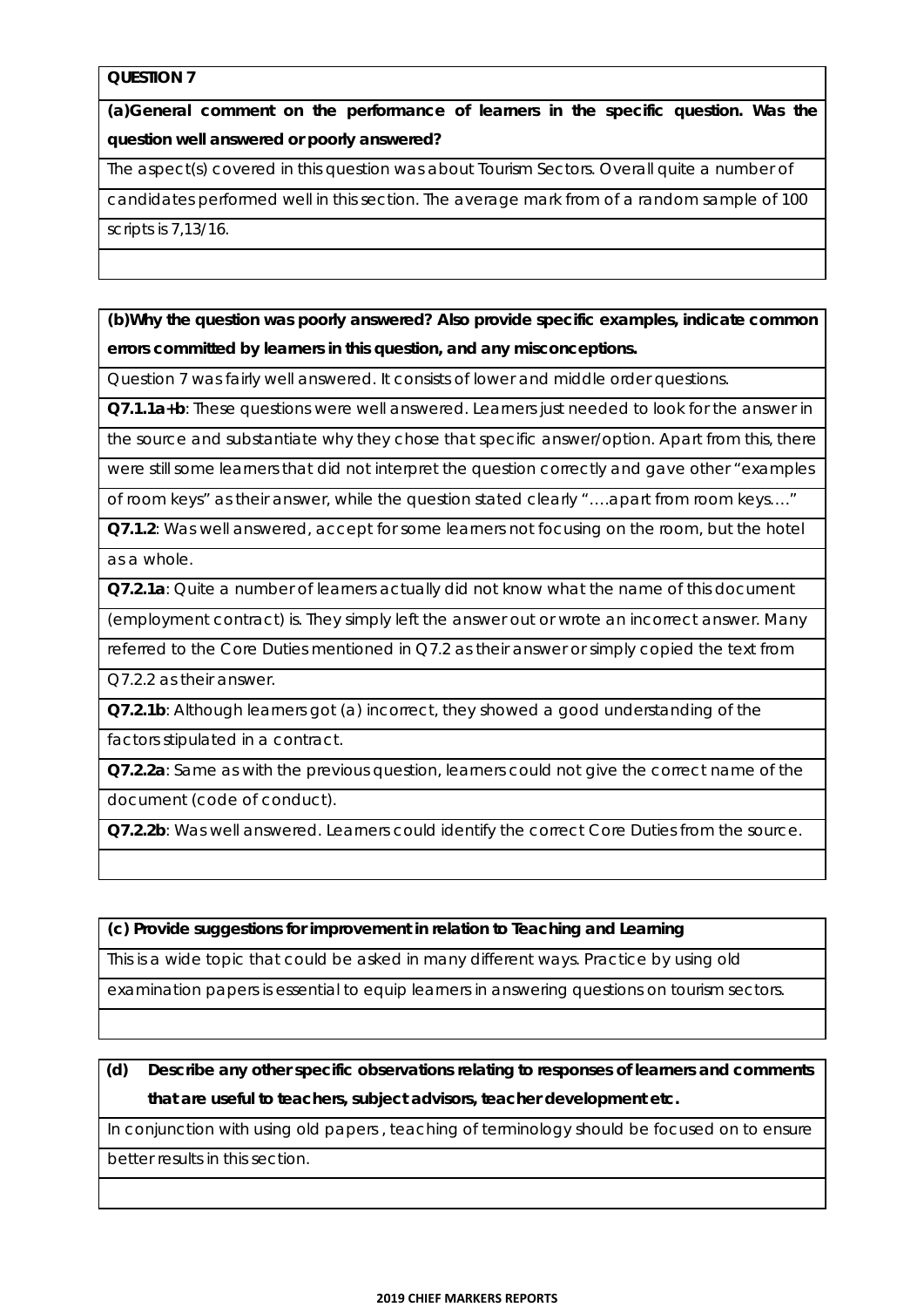**(a)General comment on the performance of learners in the specific question. Was the question well answered or poorly answered?** 

Sustainable Tourism was the topic tested in this question. This was not a difficult question, but

for some reason learners did not perform well as expected. The average mark from the

sample of100 scripts is 5,60/14.

**(b)Why the question was poorly answered? Also provide specific examples, indicate common errors committed by learners in this question, and any misconceptions.** 

**Q8.1**: This question was answered poorly, although it was not a difficult question. Learners

could not link/apply the information from the source to answer the question. Many learners just wrote "received zero% award", which is the heading of the source.

**Q8.2.1** and **8.2.2**: This question was about ECONOMIC benefits. Many response from learners

was about non-economic benefits which is evident that they did not read the question carefully.

**Q8.3**: The question was well answered.

**Q8.4**: Was poorly answered. Learners displayed a lack of understanding the question. The

responses from learners were evident that they do not understand the concept of

sustainability. Learners gave short answers such "jobs" and "planting vegetables", clearly

lacking the ability to discuss it. Learners just gave the Three Pillars with no explanations.

Another common answer was "from garbage to garden" which is a direct quote from the source.

**(c) Provide suggestions for improvement in relation to Teaching and Learning** 

Teachers must focus on the Pillars of Sustainability and provide as many as possible examples

that can be linked to each pillar. Question from previous years will assist with this process and

be helpful for learners to practice this type of questions. A better understanding of the

concepts in this section is essential.

**(d) Describe any other specific observations relating to responses of learners and comments that are useful to teachers, subject advisors, teacher development etc.** 

Give learners specific "discuss"-type questions from old question papers and do it with the

learners in class. Focus on specific concepts and coach your learners in writing skills.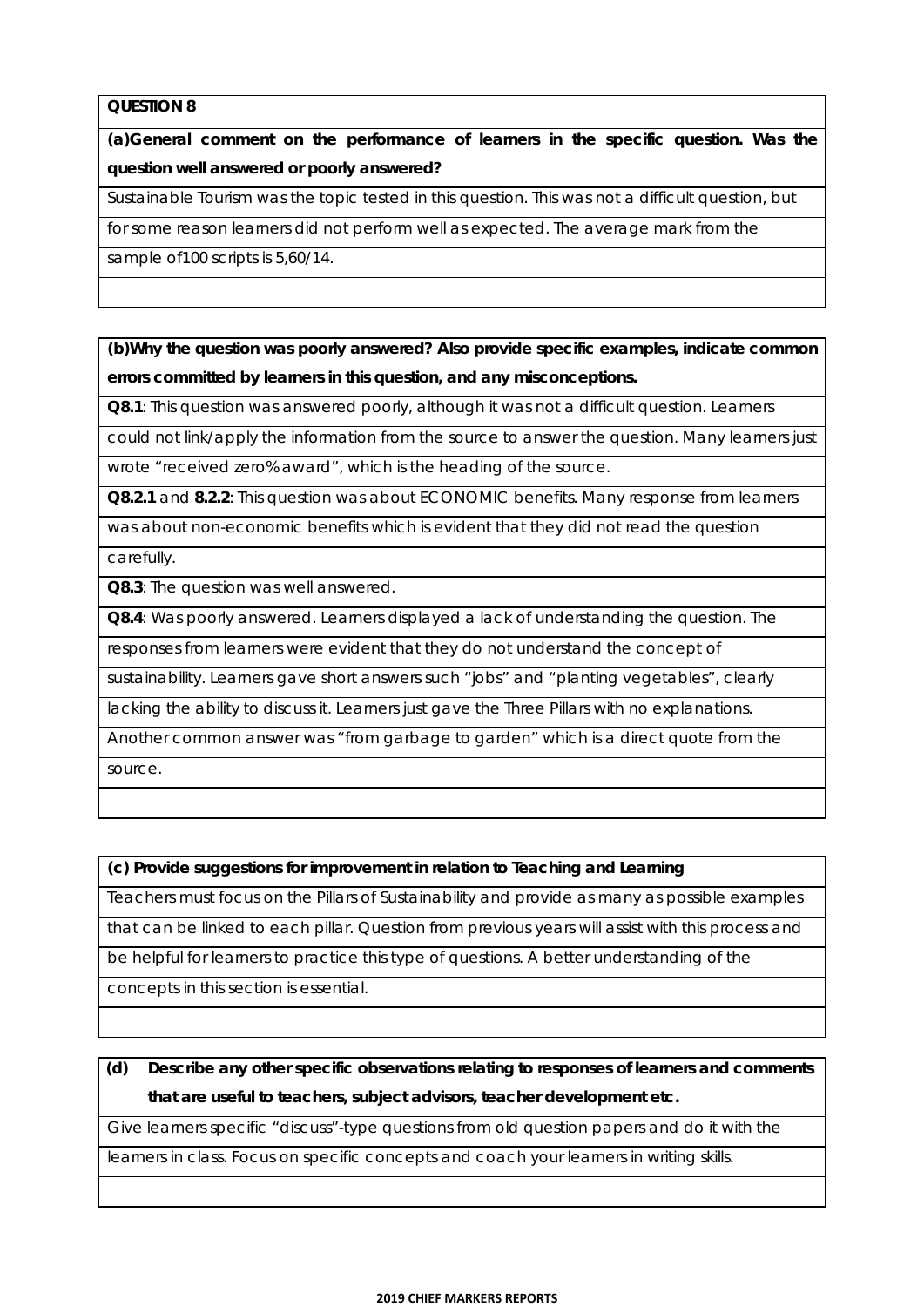**(a)General comment on the performance of learners in the specific question. Was the question well answered or poorly answered?** 

This question focused on Local, Regional and International Tourism. It focused specifically on

unforeseen natural disasters. There was also a question on making payments using

technology. The average mark from a random sample of 100 scripts is 9,80/24.

**(b)Why the question was poorly answered? Also provide specific examples, indicate common errors committed by learners in this question, and any misconceptions.**  Overall this question was well answered.

**Q9.1.1**: Was well answered, although many learners write "unforeseen occurrences" instead

of "natural occurrences".

**Q9.1.2a**: Was well answered.

**Q9.1.2b**: This was a "discuss"-type question which was poorly answered. The reason for this

is a lack of knowledge and poor language skills. Learners basically repeated themselves by

writing "less tourists" as their answer. Saying the same thing over, just using different words. The

question tested learners' insight on how natural disasters impact tourism destinations.

**Q9.2.2**: Was well answered. Many learners copied from the text which was acceptable, or

saying "electronic devices can only be used with electricity", which is the incorrect answer.

**Q9.2.3**: Was well answered.

**Q9.3.1**: This question was poorly answered. The source confused learners, because there was

an increase in one indicator and a decrease in the other indicators. Learners were unsure of

what to answer.

**Q9.3.2**: Although it was an easy question, learners responses were poor. For some reason

learners copied from the source of Q9.2, which has nothing to do with this question.

**(c)Provide suggestions for improvement in relation to Teaching and Learning** 

Interpretation of graphs should be practiced in the classroom. This will assist learners in giving

better responses. Also focus on the advantages and disadvantages of using technology in

the industry or when traveling.

**(d) Describe any other specific observations relating to responses of learners and comments that are useful to teachers, subject advisors, teacher development etc.** 

Assist learners in interpretation skills and how to approach answering of questions based on

graphs and statistics. This skill can be practiced by giving learners regular homework

exercises and also using old question papers. Poor language skills make it challenging for

learners to express themselves.